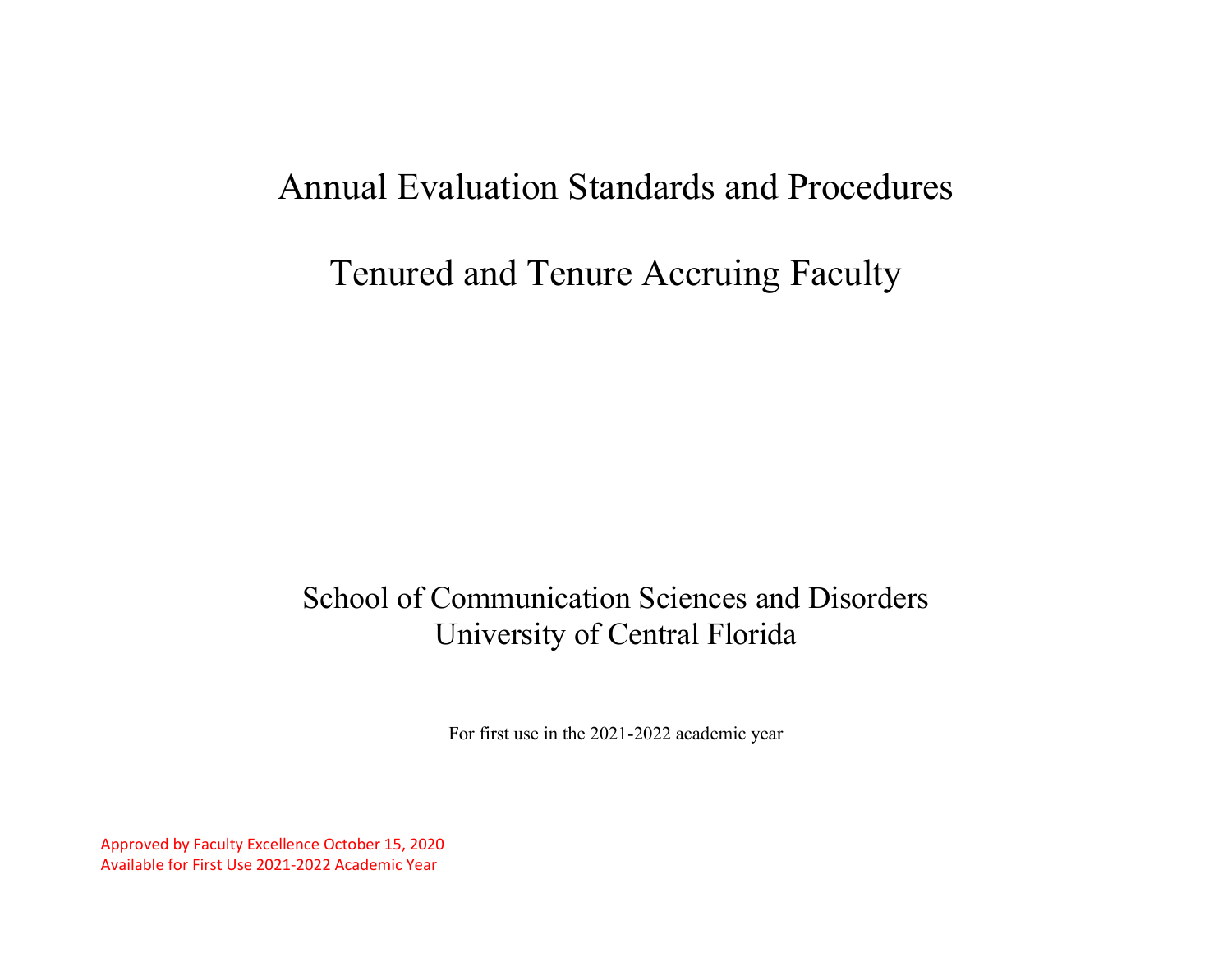## **Annual Evaluation Standards and Procedures**

## **Purpose**

The purpose of the Annual Evaluation Standards and Procedures document is to provide criteria and guidelines to evaluate the annual performance of in-unit faculty in the School of Communication Sciences and Disorders, including tenured professors and tenure-earning professors. For further information, see the BOT-UFF Collective Bargaining Agreement.

## **General Guidelines**

Faculty are expected to contribute to the effective functioning of the University of Central Florida, the College of Health Professions and Sciences, and the School of Communication Sciences and Disorders. Performance of professional responsibilities, as well as of specific duties and activities included in annual assignments developed in consultation with the Director is required per UCF regulation and the Collective Bargaining Agreement (CBA).

Each year the Director will engage individual faculty in a goal review and evaluation process. As part of this process faculty members are expected to summarize their accomplishments on goals for the current year and to propose goals for the coming year. When formulating goals, faculty should consider their rank and FTE assignment(s) and state their goals in objective, behavioral, and measurable terms. Throughout the process it is important for faculty members to demonstrate their achievement of goals through various means. Faculty members at various stages in their careers, may perform more activities in one area than in another, or may emphasize different activities in a particular area. Ultimately, it is the School Director's responsibility to guide faculty to ensure annual goals are consistent with promotion expectations, and to evaluate the total contribution that a faculty member makes to the School, the College, and the University in the context of the School's mission.

## **Procedures**

The process for annual faculty evaluations in the School of Communication Sciences and Disorders incorporates the following components:

1. Before the close of the academic year, each faculty member will develop an annual work plan for the coming academic year. Subsequently, the Director will schedule an individual meeting with each faculty member. In that meeting the Director and the faculty member will negotiate both the faculty member's percentage of workload assigned to each area of teaching, research, service, and where applicable, other assigned duties (e.g., Program Director, Center Director), and finalize the goals developed to meet that assignment for the coming year. All faculty members must have goals for accomplishments in all designated evaluation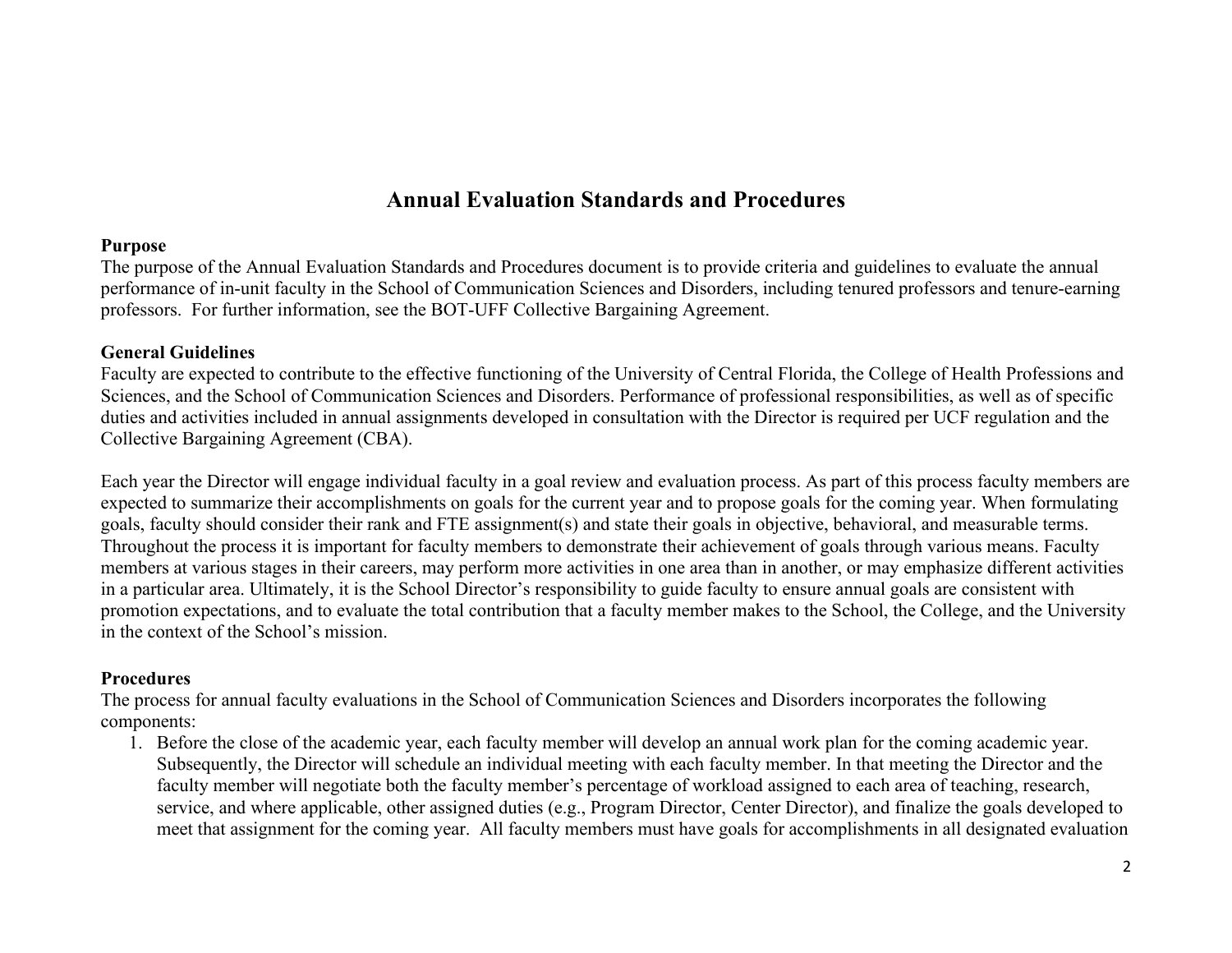areas **unless** their academic assignment does not include an area. A faculty member's responsibility in the area of "other duties" will be considered in addition to his or her performance in the areas of teaching, research, and service (as assigned). Finally, goals shall be stated in objective, behavioral, and measurable terms. It is the Director's responsibility to provide adequate assignment time for faculty members to achieve distinction in the goals identified in the annual plan.

- 2. Throughout the academic year, faculty will collect evidence that supports the attainment of each goal. It is the faculty member's responsibility to gather this evidence in preparation for a meeting with the Director regarding the evidence.
- 3. At midyear, faculty members may schedule a meeting with the Director to discuss their progress toward meeting annual goals. Any revisions in the annual plan must be approved and signed off by the Director.
- 4. The Director in consultation with the faculty member may modify work distribution assignments during the evaluation period to reflect unforeseen changes in activity.
- 5. Faculty members will submit their evidence to the School Director by the prescribed deadline. The evidence will include a selfassessment that addresses attainment of the goals for the current academic year as specified in the respective faculty member's annual plan that supports attainment of those goals. During the performance evaluation, the Director will determine whether the faculty member has achieved the set goals and will evaluate the quality of the evidence provided. Thus, faculty evaluation will be based on achievement of goals selected by faculty, in consultation with the Director in light of the assigned workload.
- 6. After receipt of the evidence and annual plan, the School Director and the faculty member will schedule a meeting to discuss the faculty member's performance in each assigned area and determine the completion of goals and the quality of the evidence provided. Sometimes faculty members achieve goals in assigned areas other than those specified; and sometimes they accomplish activities that contribute to the function of the School in unassigned areas. These accomplishments will be included in the annual evaluation as a contribution to the area of teaching, research and creative activity, service or other duties as appropriate.

**Procedural Note:** Some of the below-listed criteria are listed as reportable options under more than one category; in such instances, faculty have flexibility to determine in which rating category they choose to have a given activity counted. It is not possible to count the same activity twice. For example, chairing a thesis committee could be counted either under research or teaching; it cannot be counted in both rating categories.

## **TEACHING**

The Director will evaluate the Teaching component of each faculty member's assignment and rate this performance using the evaluation scale shown in Table 1. Evaluation of teaching will include a review of the teaching activities, recognition, and contributions that the faculty member has made to the University, the School of Communication Sciences and Disorders, and the professions of speechlanguage pathology and audiology. The Director's evaluation needs to be reflective of the materials submitted in the evaluation process by the faculty. The Director's evaluation of student comments must be proportional to the percentages of positive versus negative comments in the free response portion of the Student Perception of Instruction form.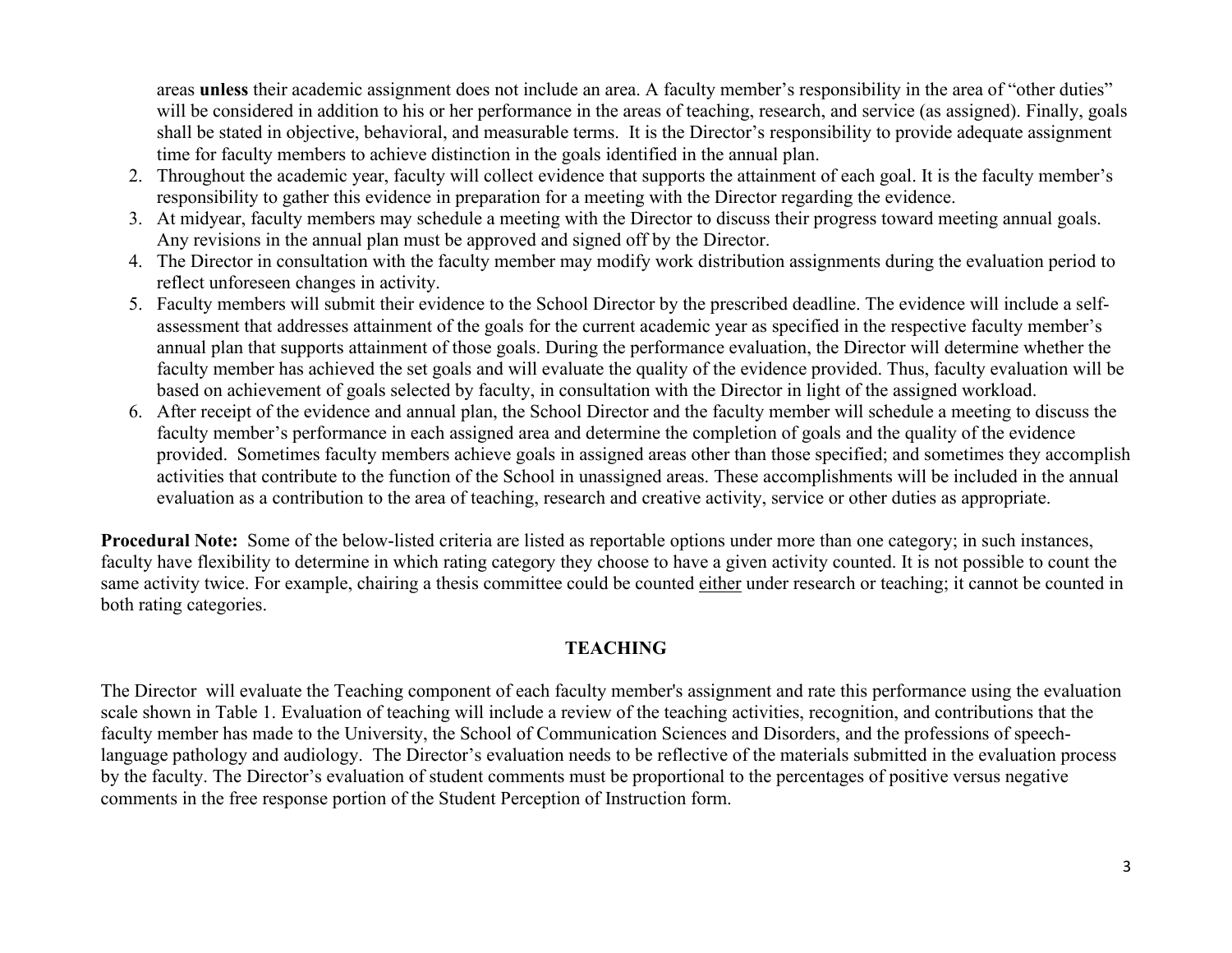The evaluation process will include a review of student evaluations and all other documentation provided by the faculty member. Teaching documentation may include the following:

- Peer evaluations: Evaluation of course syllabi, study materials, learning experiences, lectures, bibliographies, and audiovisual materials
- Statement of teaching and advising duties and responsibilities
- Enrollment information on types of courses, advising load
- Statement of philosophy of teaching
- Description of materials and methods used in achieving desired learning outcomes, including efforts to improve quality and effectiveness of teaching, as well as the integration of evidenced-based research into course content
- Artifacts of teaching include:
	- Evaluation of course syllabi
	- Examples of students work
	- Examples of lectures, seminar-facilitation notes, or digital materials.

| The criteria below indicate the requirements for each evaluation level in the area of Teaching: |  |  |
|-------------------------------------------------------------------------------------------------|--|--|
|                                                                                                 |  |  |

|                    | Satisfactory                                                                                                                                                                                                                                                                                                                                                                                                                                                                                                                                                                                                                                                                                                                                                                | <b>Above Satisfactory</b>                                                                                                                                                                                                                                                                                                                                                                                                                                                                                                                                                                                                                                                                                                                     | Outstanding                                                                                                                                                                                                                                                                                                                                                                                                                                                                                                                                                                                                                                                                                                                             |  |
|--------------------|-----------------------------------------------------------------------------------------------------------------------------------------------------------------------------------------------------------------------------------------------------------------------------------------------------------------------------------------------------------------------------------------------------------------------------------------------------------------------------------------------------------------------------------------------------------------------------------------------------------------------------------------------------------------------------------------------------------------------------------------------------------------------------|-----------------------------------------------------------------------------------------------------------------------------------------------------------------------------------------------------------------------------------------------------------------------------------------------------------------------------------------------------------------------------------------------------------------------------------------------------------------------------------------------------------------------------------------------------------------------------------------------------------------------------------------------------------------------------------------------------------------------------------------------|-----------------------------------------------------------------------------------------------------------------------------------------------------------------------------------------------------------------------------------------------------------------------------------------------------------------------------------------------------------------------------------------------------------------------------------------------------------------------------------------------------------------------------------------------------------------------------------------------------------------------------------------------------------------------------------------------------------------------------------------|--|
| <b>All Faculty</b> | 1.<br>Must generally receive positive<br>a.<br>comments on the open-ended portion<br>of the SPI form.<br>Must demonstrate competence in<br>b.<br>teaching by achieving a rating of<br>"Good to Excellent" on the instructor's<br>overall performance from an average<br>of at least 50% of the students<br>completing the Student Perception of<br>Instruction form for all courses taught<br>within the evaluation period.<br>In no case will adverse performance<br>$c_{\cdot}$<br>determinations be reached based on<br>SPIs if fewer than 50% of students<br>enrolled in each course at the end of<br>the semester completed the evaluation.<br>Alternative documentation of good to<br>d.<br>excellent performance may be utilized.<br>2. Complete all of these items: | Must generally receive positive<br>a.<br>comments on the open-ended portion<br>of the SPI form.<br>b.<br>Must demonstrate competence in<br>teaching by achieving a rating of<br>"Good to Excellent" on the instructor's<br>overall performance from an average<br>of at least 55% of the students<br>completing the Student Perception of<br>Instruction form for all courses taught<br>within the evaluation period.<br>In no case will adverse performance<br>c.<br>determinations be reached based on<br>SPIs if fewer than 50% of students<br>enrolled at the end of the semester<br>completed the evaluation.<br>d.<br>Alternative documentation of good to<br>excellent performance may be utilized.<br>2. Complete all of these items: | Must generally receive positive<br>a.<br>comments on the open-ended portion<br>of the SPI form.<br>Must demonstrate competence in<br>b.<br>teaching by achieving a rating of<br>"Good to Excellent" on the instructor's<br>overall performance from an average<br>of at least 65% of the students<br>completing the Student Perception of<br>Instruction form for all courses taught<br>within the evaluation period.<br>In no case will adverse performance<br>determinations be reached based on<br>SPIs if fewer than 50% of students<br>enrolled at the end of the semester<br>completed the evaluation.<br>Alternative documentation of good to<br>d.<br>excellent performance may be utilized.<br>2. Complete all of these items: |  |
|                    |                                                                                                                                                                                                                                                                                                                                                                                                                                                                                                                                                                                                                                                                                                                                                                             |                                                                                                                                                                                                                                                                                                                                                                                                                                                                                                                                                                                                                                                                                                                                               |                                                                                                                                                                                                                                                                                                                                                                                                                                                                                                                                                                                                                                                                                                                                         |  |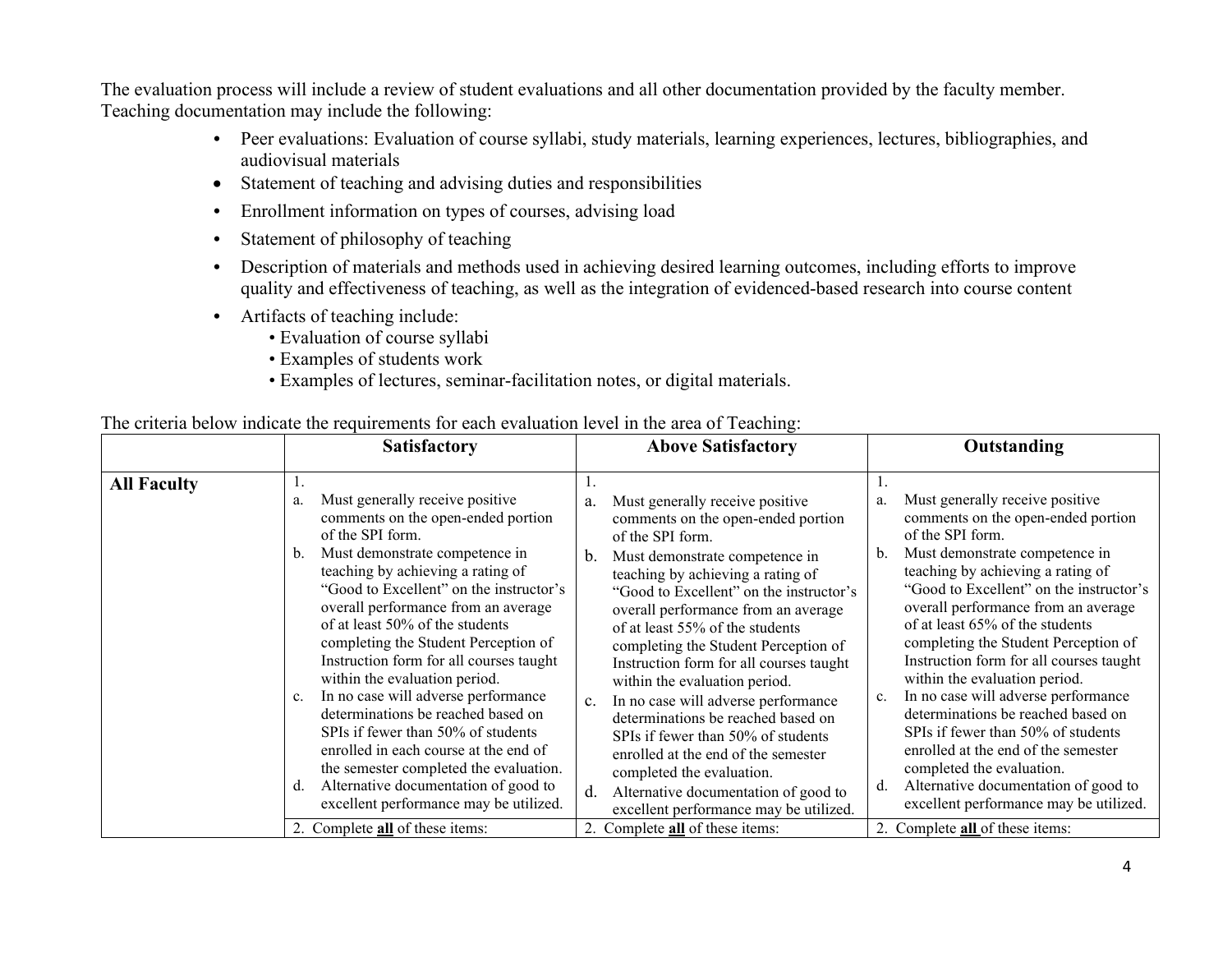| a.      | Use appropriate instructional materials                                        | a.    | Use appropriate instructional materials                                        | a.             | Use appropriate instructional materials                                       |
|---------|--------------------------------------------------------------------------------|-------|--------------------------------------------------------------------------------|----------------|-------------------------------------------------------------------------------|
|         | such as textbooks, readings,                                                   |       | such as textbooks, readings,                                                   |                | such as textbooks, readings,                                                  |
|         | assessment tools, and intervention                                             |       | assessment tools, and intervention                                             |                | assessment tools, and intervention                                            |
|         | programs.                                                                      |       | programs.                                                                      |                | programs.                                                                     |
| b.      | Cover appropriate course topics and                                            | b.    | Cover appropriate course topics and                                            | $\mathbf{b}$ . | Cover appropriate course topics and                                           |
|         | reflect current knowledge in course                                            |       | reflect current knowledge in course                                            |                | reflect current knowledge in course                                           |
|         | presentations and clinical management                                          |       | presentations and clinical management                                          |                | presentations and clinical management                                         |
|         | in assigned areas.                                                             |       | in assigned areas.                                                             |                | in assigned areas.                                                            |
| c.      | Integrate information on evidence-                                             | c.    | Integrate information on evidence-                                             | c.             | Integrate information on evidence-                                            |
|         | based practices into all disorder                                              |       | based practices into all disorder                                              |                | based practices into all disorder                                             |
|         | courses and clinical practice.                                                 |       | courses and clinical practice.                                                 |                | courses and clinical practice.                                                |
| d.      | Use appropriate instructional                                                  | d.    | Use appropriate instructional                                                  | d.             | Use appropriate instructional                                                 |
|         | techniques and evaluation and                                                  |       | techniques and evaluation and                                                  |                | techniques and evaluation and                                                 |
|         | reporting formats.                                                             |       | reporting formats.                                                             |                | reporting formats.                                                            |
| e.      | Keep regular and special                                                       | e.    | Keep regular and special                                                       | e.             | Keep regular and special                                                      |
|         | advisement/conference appointment                                              |       | advisement/conference appointment                                              |                | advisement/conference appointment                                             |
|         | hours, is well informed and                                                    |       | hours, is well informed and                                                    |                | hours, is well informed and                                                   |
|         | professional in advising/coaching                                              |       | professional in advising/coaching                                              |                | professional in advising/coaching                                             |
|         | assigned students, and handle                                                  |       | assigned students, and handle                                                  |                | assigned students, and handle                                                 |
|         | paperwork associated with                                                      |       | paperwork associated with                                                      |                | paperwork associated with                                                     |
|         | advisement/coaching in a timely                                                |       | advisement/coaching in a timely                                                |                | advisement/coaching in a timely                                               |
|         | manner.                                                                        |       | manner.                                                                        | f.             | manner.                                                                       |
| f.      | Evaluate student's performance in a                                            | f.    | Evaluate student's performance in a                                            |                | Evaluate student's performance in a                                           |
|         | fair, equitable, and timely manner.                                            |       | fair, equitable, and timely manner.                                            |                | fair, equitable, and timely manner.                                           |
| g.      | Demonstrate current knowledge and                                              | g.    | Demonstrate current knowledge and                                              | g.             | Demonstrate current knowledge and<br>expertise in assigned areas of teaching. |
| h.      | expertise in assigned areas of teaching.<br>Collaborate with course faculty to | h.    | expertise in assigned areas of teaching.<br>Collaborate with course faculty to | h.             | Collaborate with course faculty to                                            |
|         | support the implementation of the                                              |       | support the implementation of the                                              |                | support the implementation of the                                             |
|         | curriculum.                                                                    |       | curriculum.                                                                    |                | curriculum.                                                                   |
| i.      | Integrate appropriate technology in                                            | i.    | Integrate appropriate technology in                                            | $\mathbf{i}$ . | Integrate appropriate technology in                                           |
|         | course presentation (e.g., class e-mail,                                       |       | course presentation (e.g., class e-mail,                                       |                | course presentation (e.g., class e-mail,                                      |
|         | webcourse enhancement, videotapes,                                             |       | webcourse enhancement, videotapes,                                             |                | webcourse enhancement, videotapes,                                            |
|         | other technological tools).                                                    |       | other technological tools).                                                    |                | other technological tools).                                                   |
| $\cdot$ | Meet class/clinic assignments for the                                          | $j$ . | Meet class/clinic assignments for the                                          | j.             | Meet class/clinic assignments for the                                         |
|         | scheduled number of sessions as                                                |       | scheduled number of sessions as                                                |                | scheduled number of sessions as                                               |
|         | published in the university calendar                                           |       | published in the university calendar                                           |                | published in the university calendar                                          |
|         | and semester schedule, including the                                           |       | and semester schedule, including the                                           |                | and semester schedule, including the                                          |
|         | final examination period, unless a                                             |       | final examination period, unless a                                             |                | final examination period, unless a                                            |
|         | request to cancel a meeting during the                                         |       | request to cancel a meeting during the                                         |                | request to cancel a meeting during the                                        |
|         | final examination period has been                                              |       | final examination period has been                                              |                | final examination period has been                                             |
|         | approved by the School Director.                                               |       | approved by the School Director.                                               |                | approved by the School Director.                                              |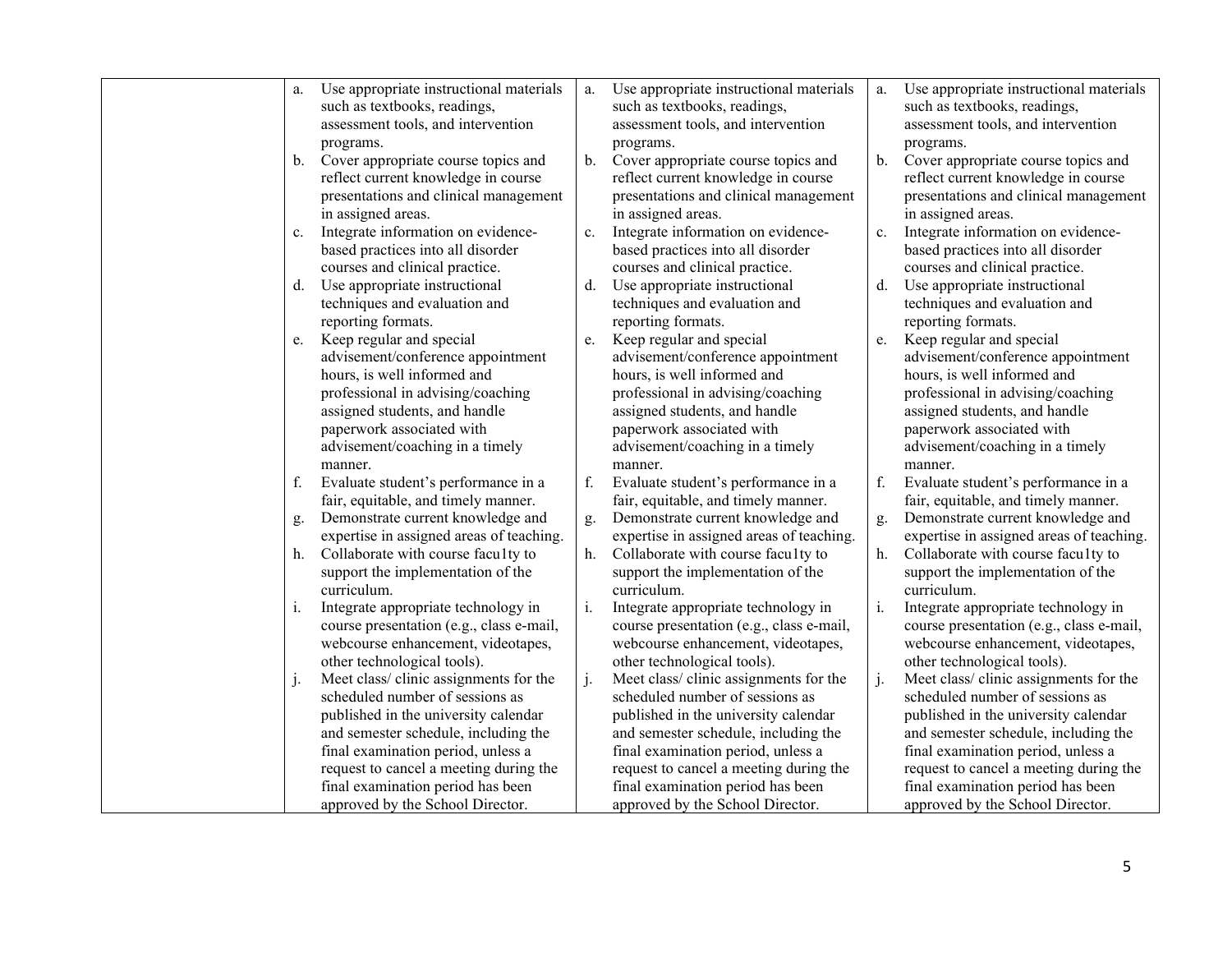| k. | Provide and follow a syllabus that      | k. |    | Provide and follow a syllabus that               | k. | Provide and follow a syllabus that                                |
|----|-----------------------------------------|----|----|--------------------------------------------------|----|-------------------------------------------------------------------|
|    | adheres to current university           |    |    | adheres to current university                    |    | adheres to current university                                     |
|    | guidelines.                             |    |    | guidelines.                                      |    | guidelines.                                                       |
| 1. | Provide an electronic version of the    | 1. |    | Provide an electronic version of the             | 1. | Provide an electronic version of the                              |
|    | syllabus to the Coordinator of          |    |    | syllabus to the Coordinator of                   |    | syllabus to the Coordinator of                                    |
|    | Administrative Services.                |    |    | Administrative Services.                         |    | Administrative Services.                                          |
| m. | Participate in professional development |    |    | m. Participate in professional development       | m. | Participate in professional development                           |
|    | related to university instruction.      |    |    | related to university instruction.               |    | related to university instruction.                                |
|    |                                         |    |    | 3. Complete at least $two$ of the following:     |    | 3. Complete at least <b>three</b> of the following:               |
|    |                                         |    | a. | Serve on a student thesis                        | a. | Serve on a student thesis committee or                            |
|    |                                         |    |    | committee or dissertation                        |    | dissertation committee during the                                 |
|    |                                         |    |    | committee during the evaluation                  |    | evaluation period.                                                |
|    |                                         |    |    | period.                                          | b. | Chair student thesis committee,                                   |
|    |                                         |    | b. | Chair student thesis committee,                  |    | dissertation committee, or research                               |
|    |                                         |    |    | dissertation committee, or research              |    | project during the evaluation period.*                            |
|    |                                         |    |    | project during the evaluation                    | c. | Develop at least one new course or                                |
|    |                                         |    |    | period.*                                         |    | complete major revisions to an existing                           |
|    |                                         |    | c. | Develop at least one new course or               |    | course or clinical learning experience.                           |
|    |                                         |    |    | complete major revisions to an                   | d. | Demonstrate creativity or innovation in                           |
|    |                                         |    |    | existing course or clinical learning             |    | course development or delivery.                                   |
|    |                                         |    |    | experience.                                      | e. | Participate actively in the School                                |
|    |                                         |    | d. | Demonstrate creativity or                        |    | curriculum process                                                |
|    |                                         |    |    | innovation in course development                 | f. | Mentor graduate teaching assistants,                              |
|    |                                         |    |    | or delivery.                                     |    | adjuncts, or colleagues in the teaching                           |
|    |                                         |    | e. | Participate actively in the School               |    | process.                                                          |
|    |                                         |    |    | curriculum process.                              | g. | Disseminate information related to                                |
|    |                                         |    | f. | Mentor graduate teaching                         |    | curriculum or teaching through peer                               |
|    |                                         |    |    | assistants, adjuncts, or colleagues              |    | reviewed publications and                                         |
|    |                                         |    |    | in the teaching process.                         |    | presentations.                                                    |
|    |                                         |    | g. | Disseminate information related to               | h. | Receive recognition for teaching                                  |
|    |                                         |    |    | curriculum or teaching through                   |    | expertise from the university or                                  |
|    |                                         |    |    | peer reviewed publications and<br>presentations. |    | professional communities.                                         |
|    |                                         |    | h. | Receive recognition for teaching                 | i. | Organize or conduct professional<br>development activities (e.g., |
|    |                                         |    |    | expertise from the university or                 |    | conferences, workshops)                                           |
|    |                                         |    |    | professional communities.                        | j. | Submit or receive grants or other                                 |
|    |                                         |    | i. | Organize or conduct professional                 |    | funding that advances the School's                                |
|    |                                         |    |    | development activities (e.g.,                    |    | teaching mission.                                                 |
|    |                                         |    |    | conferences, workshops)                          | k. | Direct an independent study.                                      |
|    |                                         |    | j. | Submit or receive grants or other                | 1. | Supervise student clinicians for clock-                           |
|    |                                         |    |    | funding that advances the School's               |    | hours outside of a regular course                                 |
|    |                                         |    |    | teaching mission.                                |    | assignment.                                                       |
|    |                                         |    |    | k. Direct an independent study.                  |    |                                                                   |
|    |                                         |    |    |                                                  |    |                                                                   |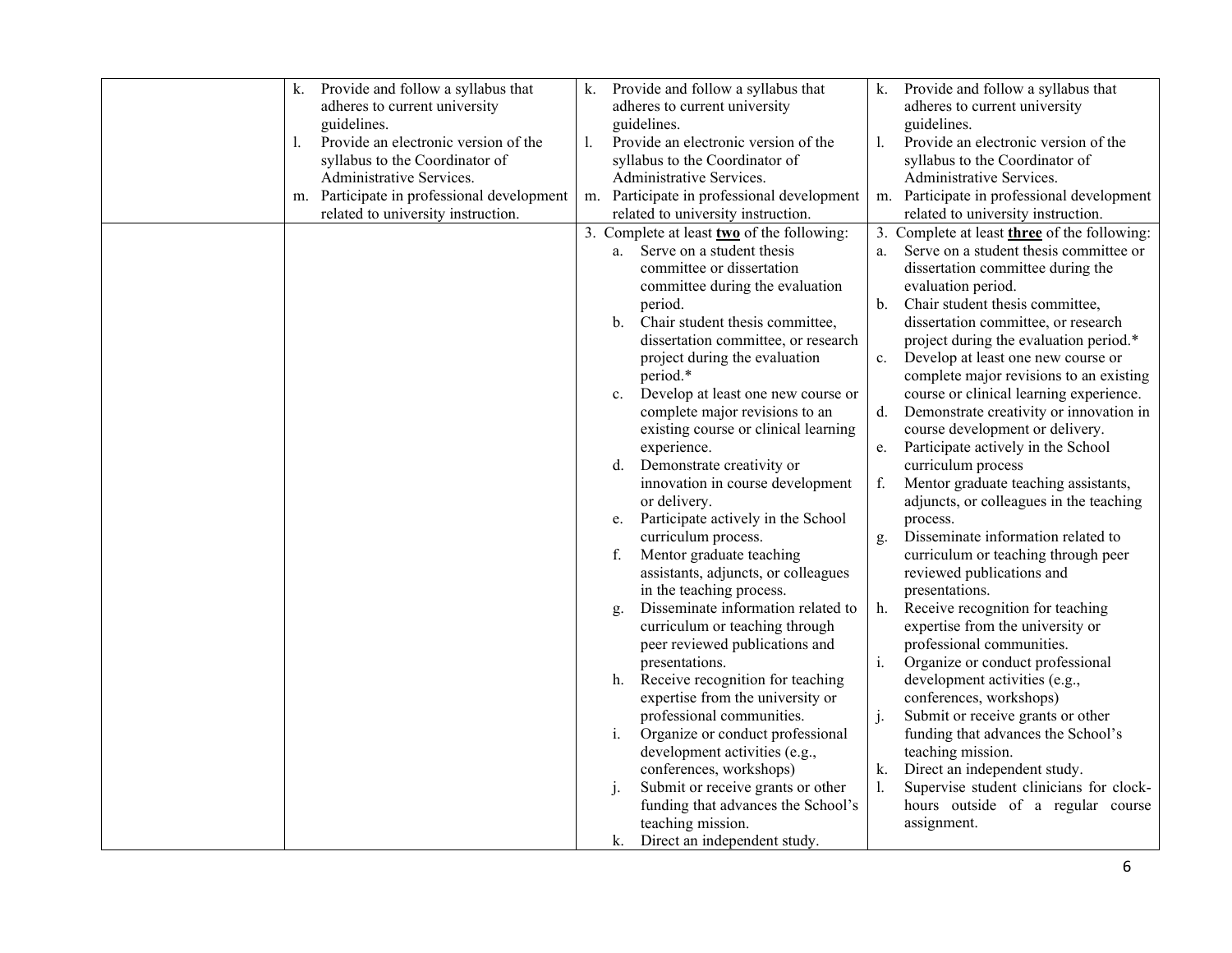|    | Supervise student clinicians for    |    | m. Receive Student Perception of       |
|----|-------------------------------------|----|----------------------------------------|
|    | clock-hours outside of a regular    |    | Instruction ratings that exceed the    |
|    | course assignment.                  |    | College average.                       |
|    | m. Receive Student Perception of    | n. | Other; e.g. teaching different courses |
|    | Instruction ratings that exceed the |    | versus multiple sections of the same   |
|    | College average.                    |    | course.                                |
| n. | Other; e.g. teaching different      |    |                                        |
|    | courses versus multiple sections of |    |                                        |
|    | the same course.                    |    |                                        |

\* may count for 1, 2, or 3 activities

### **IV. CONDITIONAL**

A **CONDITIONAL** rating in Teaching is obtained when a faculty member

- 1. receives "Fair" to "Poor" course/instructor evaluations from at least 50% of the students in each course/practicum taught
- 2. meets between 9 and 12 of the 13 essential standards for a **SATISFACTORY** rating.

### **V. UNSATISFACTORY**

An **UNSATISFACTORY** rating in Teaching is obtained when a faculty

- 1. receives "Fair" to "Poor" course/instructor evaluations from at least 50% of the students in each course/practicum taught
- 2. meets 8 or fewer of the 13 essential standards for a **SATISFACTORY** rating.

Faculty who receive less than a Satisfactory rating in Teaching over three consecutive semesters will meet with their School Director to co-develop a professional development plan.

## **RESEARCH AND CREATIVE ACTIVITY**

The Director will evaluate the Research and Creative Activity component of faculty members who have an assignment in this area and rate this performance using the evaluation scale shown in Table 1. Evaluation in the area of Research and Creative Activity will include a review of the scholarly activities, sponsored research, recognition, and contributions that the faculty member has undertaken during the evaluation period. The evaluation process will include review of faculty documentation of research and creative activity, including such evidence as letters of acceptance for journal articles, manuscripts, grant applications, and papers presented at professional conferences. The critical standard for research at the ranks of Assistant, Associate and Full Professor is the peer-reviewed, scholarly journal article.

The criteria below indicate the requirements for each evaluation level in the area of Research and Creative Activity.

| ∴a±∎a‡a | Above Satisfactory | dıno |
|---------|--------------------|------|
|         |                    |      |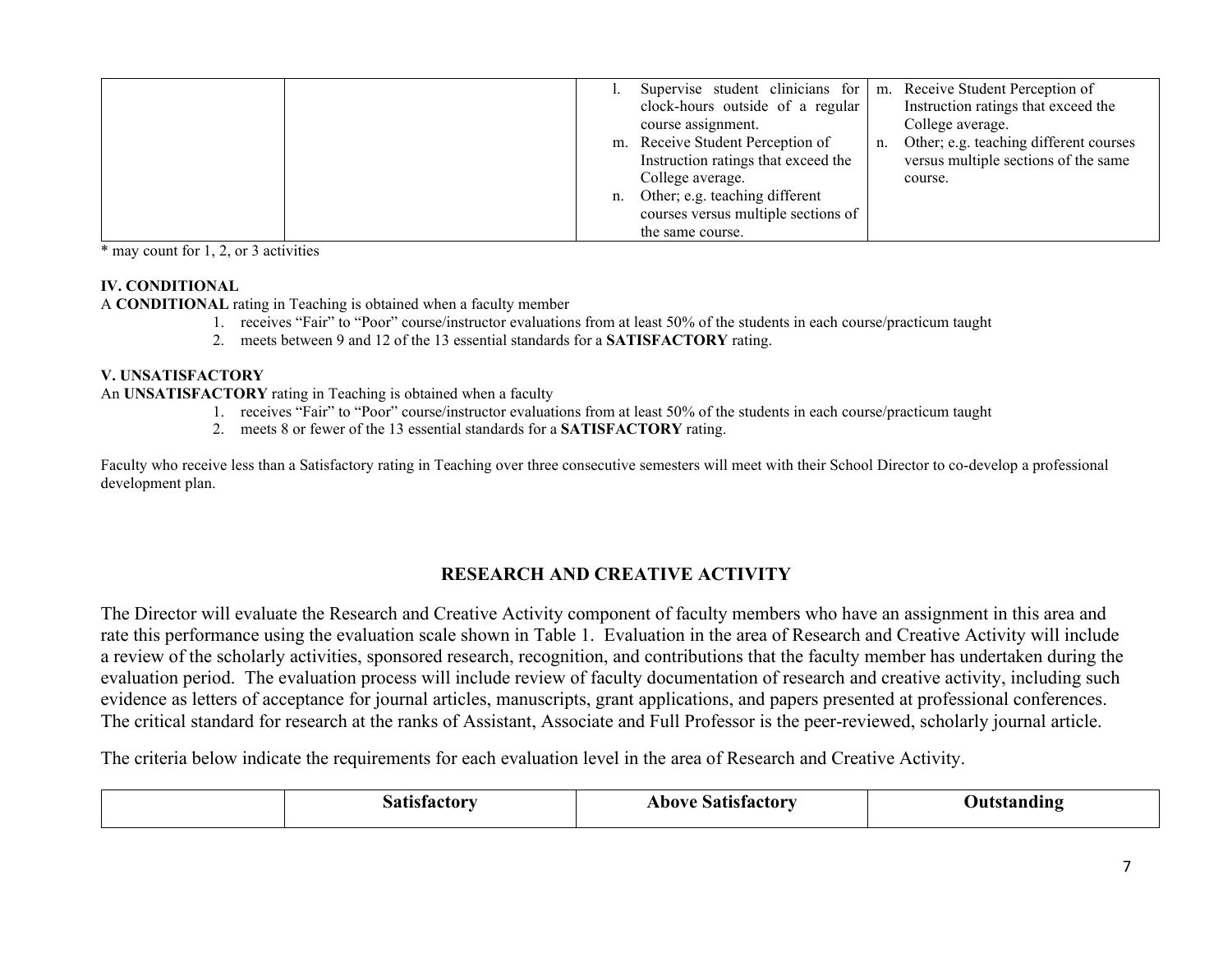| <b>Tenure Earning</b> | 1. Have a coherent and sustained research<br>agenda and adhere to ethical principles in<br>the development, conduct and<br>dissemination of research.<br>2. Have a, and at least one of b or c:<br>a. Publish one peer-reviewed journal<br>article <sup>+</sup><br>Active data collection/analysis in<br>b.<br>progress (with documentation;<br>e.g., active IRB, Prisma).<br>Submission of an internal or<br>c.<br>external grant or contract. | 1. Have a coherent and sustained research<br>agenda and adhere to ethical principles in<br>the development, conduct and<br>dissemination of research.<br>2. Have a, and at least one of b, c or d:<br>a. Publish two peer-reviewed journal<br>articles or equivalent per<br>evaluation period. <sup>+</sup><br>Active data collection/analysis in<br>b.<br>progress (with documentation;<br>e.g., active IRB, Prisma).<br>Receipt of internal grant.<br>c.<br>Submission or receipt and/or<br>d.<br>possession of an external grant or<br>contract. | 1. Have a coherent and sustained research<br>agenda and adhere to ethical principles in<br>the development, conduct and<br>dissemination of research.<br>2. Have a, and at least one of b, c or d:<br>Publish two peer-reviewed journal<br>а.<br>articles or equivalent per<br>evaluation period. <sup>+</sup><br>Active data collection/analysis in<br>b.<br>progress (with documentation;<br>e.g., active IRB, Prisma).<br>Receipt of internal grant.<br>c.<br>d.<br>Submission and/or the receipt<br>and/or possession of an external<br>grant or contract. |
|-----------------------|-------------------------------------------------------------------------------------------------------------------------------------------------------------------------------------------------------------------------------------------------------------------------------------------------------------------------------------------------------------------------------------------------------------------------------------------------|-----------------------------------------------------------------------------------------------------------------------------------------------------------------------------------------------------------------------------------------------------------------------------------------------------------------------------------------------------------------------------------------------------------------------------------------------------------------------------------------------------------------------------------------------------|----------------------------------------------------------------------------------------------------------------------------------------------------------------------------------------------------------------------------------------------------------------------------------------------------------------------------------------------------------------------------------------------------------------------------------------------------------------------------------------------------------------------------------------------------------------|
|                       | 3. Complete two of these items:                                                                                                                                                                                                                                                                                                                                                                                                                 | 3. Complete four of these items:                                                                                                                                                                                                                                                                                                                                                                                                                                                                                                                    | 3. Complete six of these items:                                                                                                                                                                                                                                                                                                                                                                                                                                                                                                                                |
|                       | Present or have accepted for                                                                                                                                                                                                                                                                                                                                                                                                                    | Present or have accepted for                                                                                                                                                                                                                                                                                                                                                                                                                                                                                                                        | Present or have accepted for                                                                                                                                                                                                                                                                                                                                                                                                                                                                                                                                   |
|                       | a.                                                                                                                                                                                                                                                                                                                                                                                                                                              | a.                                                                                                                                                                                                                                                                                                                                                                                                                                                                                                                                                  | a.                                                                                                                                                                                                                                                                                                                                                                                                                                                                                                                                                             |
|                       | presentation, a paper at a                                                                                                                                                                                                                                                                                                                                                                                                                      | presentation, a paper at a                                                                                                                                                                                                                                                                                                                                                                                                                                                                                                                          | presentation, a paper at a                                                                                                                                                                                                                                                                                                                                                                                                                                                                                                                                     |
|                       | state/national/international conference.                                                                                                                                                                                                                                                                                                                                                                                                        | national/international conference.                                                                                                                                                                                                                                                                                                                                                                                                                                                                                                                  | national/international conference.                                                                                                                                                                                                                                                                                                                                                                                                                                                                                                                             |
|                       | Present invited research at other                                                                                                                                                                                                                                                                                                                                                                                                               | Present invited research at other                                                                                                                                                                                                                                                                                                                                                                                                                                                                                                                   | Present invited research at other                                                                                                                                                                                                                                                                                                                                                                                                                                                                                                                              |
|                       | $\mathbf{b}$ .                                                                                                                                                                                                                                                                                                                                                                                                                                  | $\mathbf{b}$ .                                                                                                                                                                                                                                                                                                                                                                                                                                                                                                                                      | b.                                                                                                                                                                                                                                                                                                                                                                                                                                                                                                                                                             |
|                       | colleges, universities, or institutes.                                                                                                                                                                                                                                                                                                                                                                                                          | colleges, universities, or institutes.                                                                                                                                                                                                                                                                                                                                                                                                                                                                                                              | colleges, universities, or institutes.                                                                                                                                                                                                                                                                                                                                                                                                                                                                                                                         |
|                       | Publish or have accepted for                                                                                                                                                                                                                                                                                                                                                                                                                    | Publish or have accepted for                                                                                                                                                                                                                                                                                                                                                                                                                                                                                                                        | Publish or have accepted for                                                                                                                                                                                                                                                                                                                                                                                                                                                                                                                                   |
|                       | c.                                                                                                                                                                                                                                                                                                                                                                                                                                              | c.                                                                                                                                                                                                                                                                                                                                                                                                                                                                                                                                                  | $c_{\cdot}$                                                                                                                                                                                                                                                                                                                                                                                                                                                                                                                                                    |
|                       | publication, a book chapter.                                                                                                                                                                                                                                                                                                                                                                                                                    | publication, a book chapter                                                                                                                                                                                                                                                                                                                                                                                                                                                                                                                         | publication, a book chapter.                                                                                                                                                                                                                                                                                                                                                                                                                                                                                                                                   |
|                       | Publish or have accepted for                                                                                                                                                                                                                                                                                                                                                                                                                    | Publish or have accepted for                                                                                                                                                                                                                                                                                                                                                                                                                                                                                                                        | d. Publish or have accepted for                                                                                                                                                                                                                                                                                                                                                                                                                                                                                                                                |
|                       | d.                                                                                                                                                                                                                                                                                                                                                                                                                                              | d.                                                                                                                                                                                                                                                                                                                                                                                                                                                                                                                                                  | publication, a standardized test, App or                                                                                                                                                                                                                                                                                                                                                                                                                                                                                                                       |
|                       | publication, a standardized test, App or                                                                                                                                                                                                                                                                                                                                                                                                        | publication, a standardized test, App or                                                                                                                                                                                                                                                                                                                                                                                                                                                                                                            | other creative product.*                                                                                                                                                                                                                                                                                                                                                                                                                                                                                                                                       |
|                       | other creative product.*                                                                                                                                                                                                                                                                                                                                                                                                                        | other creative product.*                                                                                                                                                                                                                                                                                                                                                                                                                                                                                                                            | Receive recognition within the                                                                                                                                                                                                                                                                                                                                                                                                                                                                                                                                 |
|                       | Receive recognition within the                                                                                                                                                                                                                                                                                                                                                                                                                  | Receive recognition within the                                                                                                                                                                                                                                                                                                                                                                                                                                                                                                                      | e.                                                                                                                                                                                                                                                                                                                                                                                                                                                                                                                                                             |
|                       | e.                                                                                                                                                                                                                                                                                                                                                                                                                                              | e.                                                                                                                                                                                                                                                                                                                                                                                                                                                                                                                                                  | university or professional communities                                                                                                                                                                                                                                                                                                                                                                                                                                                                                                                         |
|                       | university or professional communities                                                                                                                                                                                                                                                                                                                                                                                                          | university or professional communities                                                                                                                                                                                                                                                                                                                                                                                                                                                                                                              | for excellence in research.                                                                                                                                                                                                                                                                                                                                                                                                                                                                                                                                    |
|                       | for excellence in research.                                                                                                                                                                                                                                                                                                                                                                                                                     | for excellence in research.                                                                                                                                                                                                                                                                                                                                                                                                                                                                                                                         | f.                                                                                                                                                                                                                                                                                                                                                                                                                                                                                                                                                             |
|                       | f.                                                                                                                                                                                                                                                                                                                                                                                                                                              | f.                                                                                                                                                                                                                                                                                                                                                                                                                                                                                                                                                  | Publish or have a book accepted for                                                                                                                                                                                                                                                                                                                                                                                                                                                                                                                            |
|                       | Publish or have a book accepted for                                                                                                                                                                                                                                                                                                                                                                                                             | Publish or have a book accepted for                                                                                                                                                                                                                                                                                                                                                                                                                                                                                                                 | publication.**                                                                                                                                                                                                                                                                                                                                                                                                                                                                                                                                                 |
|                       | publication.**                                                                                                                                                                                                                                                                                                                                                                                                                                  | publication.**                                                                                                                                                                                                                                                                                                                                                                                                                                                                                                                                      | Serve on a national grant review panel.                                                                                                                                                                                                                                                                                                                                                                                                                                                                                                                        |
|                       | Serve on a national grant review panel.                                                                                                                                                                                                                                                                                                                                                                                                         | Serve on a national grant review panel.                                                                                                                                                                                                                                                                                                                                                                                                                                                                                                             | g.                                                                                                                                                                                                                                                                                                                                                                                                                                                                                                                                                             |
|                       | g.                                                                                                                                                                                                                                                                                                                                                                                                                                              | g.                                                                                                                                                                                                                                                                                                                                                                                                                                                                                                                                                  | Edit conference proceedings.                                                                                                                                                                                                                                                                                                                                                                                                                                                                                                                                   |
|                       | Edit conference proceedings.                                                                                                                                                                                                                                                                                                                                                                                                                    | h.                                                                                                                                                                                                                                                                                                                                                                                                                                                                                                                                                  | h.                                                                                                                                                                                                                                                                                                                                                                                                                                                                                                                                                             |
|                       | h.                                                                                                                                                                                                                                                                                                                                                                                                                                              | Edit conference proceedings.                                                                                                                                                                                                                                                                                                                                                                                                                                                                                                                        | i.                                                                                                                                                                                                                                                                                                                                                                                                                                                                                                                                                             |
|                       | Edit a special issue of a refereed                                                                                                                                                                                                                                                                                                                                                                                                              | $\mathbf{i}$ .                                                                                                                                                                                                                                                                                                                                                                                                                                                                                                                                      | Edit a special issue of a refereed                                                                                                                                                                                                                                                                                                                                                                                                                                                                                                                             |
|                       | i.                                                                                                                                                                                                                                                                                                                                                                                                                                              | Edit a special issue of a refereed                                                                                                                                                                                                                                                                                                                                                                                                                                                                                                                  | journal.                                                                                                                                                                                                                                                                                                                                                                                                                                                                                                                                                       |
|                       | journal.                                                                                                                                                                                                                                                                                                                                                                                                                                        | journal.                                                                                                                                                                                                                                                                                                                                                                                                                                                                                                                                            | j.                                                                                                                                                                                                                                                                                                                                                                                                                                                                                                                                                             |
|                       | Serve on a student thesis committee or                                                                                                                                                                                                                                                                                                                                                                                                          | j.                                                                                                                                                                                                                                                                                                                                                                                                                                                                                                                                                  | Serve on a student thesis committee (1)                                                                                                                                                                                                                                                                                                                                                                                                                                                                                                                        |
|                       | $\mathbf{1}$                                                                                                                                                                                                                                                                                                                                                                                                                                    | Serve on a student thesis committee or                                                                                                                                                                                                                                                                                                                                                                                                                                                                                                              | point) or dissertation committee (2                                                                                                                                                                                                                                                                                                                                                                                                                                                                                                                            |
|                       | dissertation committee completed                                                                                                                                                                                                                                                                                                                                                                                                                | dissertation committee completed                                                                                                                                                                                                                                                                                                                                                                                                                                                                                                                    | points) completed during the                                                                                                                                                                                                                                                                                                                                                                                                                                                                                                                                   |
|                       | during the evaluation period.                                                                                                                                                                                                                                                                                                                                                                                                                   | during the evaluation period.                                                                                                                                                                                                                                                                                                                                                                                                                                                                                                                       | evaluation period.                                                                                                                                                                                                                                                                                                                                                                                                                                                                                                                                             |
|                       | Chair a student thesis committee,                                                                                                                                                                                                                                                                                                                                                                                                               | Chair a student thesis committee,                                                                                                                                                                                                                                                                                                                                                                                                                                                                                                                   | Chair a student thesis committee (2)                                                                                                                                                                                                                                                                                                                                                                                                                                                                                                                           |
|                       | k.                                                                                                                                                                                                                                                                                                                                                                                                                                              | k.                                                                                                                                                                                                                                                                                                                                                                                                                                                                                                                                                  | k.                                                                                                                                                                                                                                                                                                                                                                                                                                                                                                                                                             |
|                       | dissertation committee, or research                                                                                                                                                                                                                                                                                                                                                                                                             | dissertation committee, or research                                                                                                                                                                                                                                                                                                                                                                                                                                                                                                                 | points), dissertation committee (3                                                                                                                                                                                                                                                                                                                                                                                                                                                                                                                             |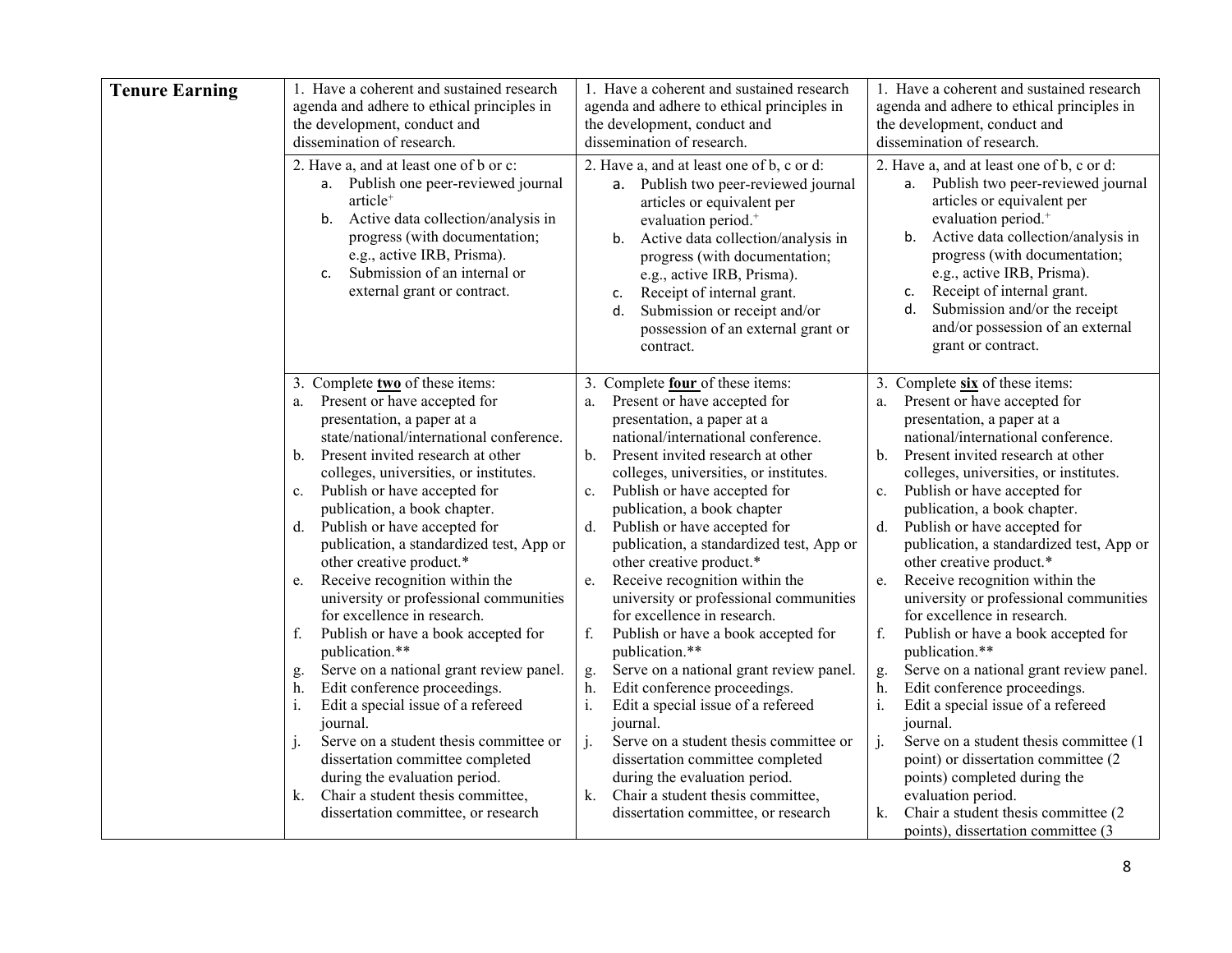|                                                                                               | project completed during the<br>evaluation period.***<br>Mentor students and faculty colleagues<br>l.<br>in the design, implementation, and/or<br>interpretation of research projects and<br>grant writing activities.<br>m. Other                                                                                                                                                                                                                                                                                                                                                                                                                                                                                                                                                                   | project completed during the<br>evaluation period***<br>Mentor students and faculty colleagues<br>1.<br>in the design, implementation, and/or<br>interpretation of research projects and<br>grant writing activities.<br>m. Other                                                                                                                                                                                                                                                                                                                                                                                                                                                                                                                                                                           | points), or research project (1 point)<br>completed during the evaluation<br>period***<br>Mentor students and faculty colleagues<br>in the design, implementation, and/or<br>interpretation of research projects and<br>grant writing activities.<br>m. Other                                                                                                                                                                                                                                                                                                                                                                                                                                                                                                                                       |
|-----------------------------------------------------------------------------------------------|------------------------------------------------------------------------------------------------------------------------------------------------------------------------------------------------------------------------------------------------------------------------------------------------------------------------------------------------------------------------------------------------------------------------------------------------------------------------------------------------------------------------------------------------------------------------------------------------------------------------------------------------------------------------------------------------------------------------------------------------------------------------------------------------------|-------------------------------------------------------------------------------------------------------------------------------------------------------------------------------------------------------------------------------------------------------------------------------------------------------------------------------------------------------------------------------------------------------------------------------------------------------------------------------------------------------------------------------------------------------------------------------------------------------------------------------------------------------------------------------------------------------------------------------------------------------------------------------------------------------------|-----------------------------------------------------------------------------------------------------------------------------------------------------------------------------------------------------------------------------------------------------------------------------------------------------------------------------------------------------------------------------------------------------------------------------------------------------------------------------------------------------------------------------------------------------------------------------------------------------------------------------------------------------------------------------------------------------------------------------------------------------------------------------------------------------|
| <b>FTE Category 1</b><br><b>(Tenured Faculty)</b><br>with Research FTE<br>between0.01 & 0.39) | 1. Have a coherent and sustained research<br>agenda and adhere to ethical principles in<br>the development, conduct and<br>dissemination of research.<br>2. Have one of a, b or c:<br>a. Publish one peer-reviewed journal<br>article. <sup>+</sup><br>Active data collection/analysis in<br>b.<br>progress (with documentation;<br>e.g., active IRB, Prisma).<br>Submission and/or the receipt of<br>c.<br>an external grant or contract.                                                                                                                                                                                                                                                                                                                                                           | 1. Have a coherent and sustained research<br>agenda and adhere to ethical principles in<br>the development, conduct and<br>dissemination of research.<br>2. Have one of a, b or c:<br>a. Publish one peer-reviewed journal<br>article. <sup>+</sup><br>Active data collection/analysis in<br>b.<br>progress (with documentation;<br>e.g., active IRB, Prisma).<br>Submission and/or the receipt of<br>c.<br>an external grant or contract.                                                                                                                                                                                                                                                                                                                                                                  | 1. Have a coherent and sustained research<br>agenda and adhere to ethical principles in<br>the development, conduct and<br>dissemination of research.<br>2. Have one of a, b or c:<br>a. Publish one peer-reviewed journal<br>article. <sup>+</sup><br>Active data collection/analysis in<br>b.<br>progress (with documentation;<br>e.g., active IRB, Prisma).<br>Submission and/or the receipt of<br>c.<br>an external grant or contract.                                                                                                                                                                                                                                                                                                                                                          |
|                                                                                               | 3. Complete <b>one</b> of these items:<br>Present or have accepted for<br>a.<br>presentation, a paper at a<br>state/national/international conference.<br>Present research at other colleges,<br>b.<br>universities, or institutes.<br>Publish or have accepted for<br>c.<br>publication, a book chapter.<br>d. Publish or have accepted for<br>publication, a standardized test, App,<br>software, intellectual property or other<br>creative product.<br>Submit application for and/or receive<br>e.<br>external funding. *<br>Receive recognition within the<br>f.<br>university or professional communities<br>for excellence in research.<br>Publish or have a book accepted for<br>g.<br>publication.**<br>Serve on a national grant review panel.<br>h.<br>i.<br>Edit conference proceedings. | 3. Complete two of these items:<br>Present or have accepted for<br>a.<br>presentation, a paper at a<br>national/international conference.<br>Present research at other colleges,<br>b.<br>universities, or institutes.<br>Publish or have accepted for<br>$\mathbf{c}.$<br>publication, a book chapter<br>d.<br>Publish or have accepted for<br>publication, a standardized test, App,<br>software, intellectual property or other<br>creative product<br>Submit application for and/or receive<br>e.<br>external funding *<br>f.<br>Receive recognition within the<br>university or professional communities<br>for excellence in research<br>Publish or have a book accepted for<br>g.<br>publication**<br>Serve on a national grant review panel.<br>h.<br>$\mathrm{i}.$<br>Edit conference proceedings. | 3. Complete three of these items:<br>Present or have accepted for<br>a.<br>presentation, a paper at a<br>national/international conference.<br>Present research at other colleges,<br>b.<br>universities, or institutes.<br>Publish or have accepted for<br>c.<br>publication, a book chapter<br>Publish or have accepted for<br>d.<br>publication, a standardized test, App,<br>software, intellectual property or other<br>creative product<br>Submit application for and/or receive<br>e.<br>external funding *<br>f.<br>Receive recognition within the<br>university or professional communities<br>for excellence in research<br>Publish or have a book accepted for<br>g.<br>publication**<br>Serve on a national grant review panel.<br>h.<br>$\mathbf{i}$ .<br>Edit conference proceedings. |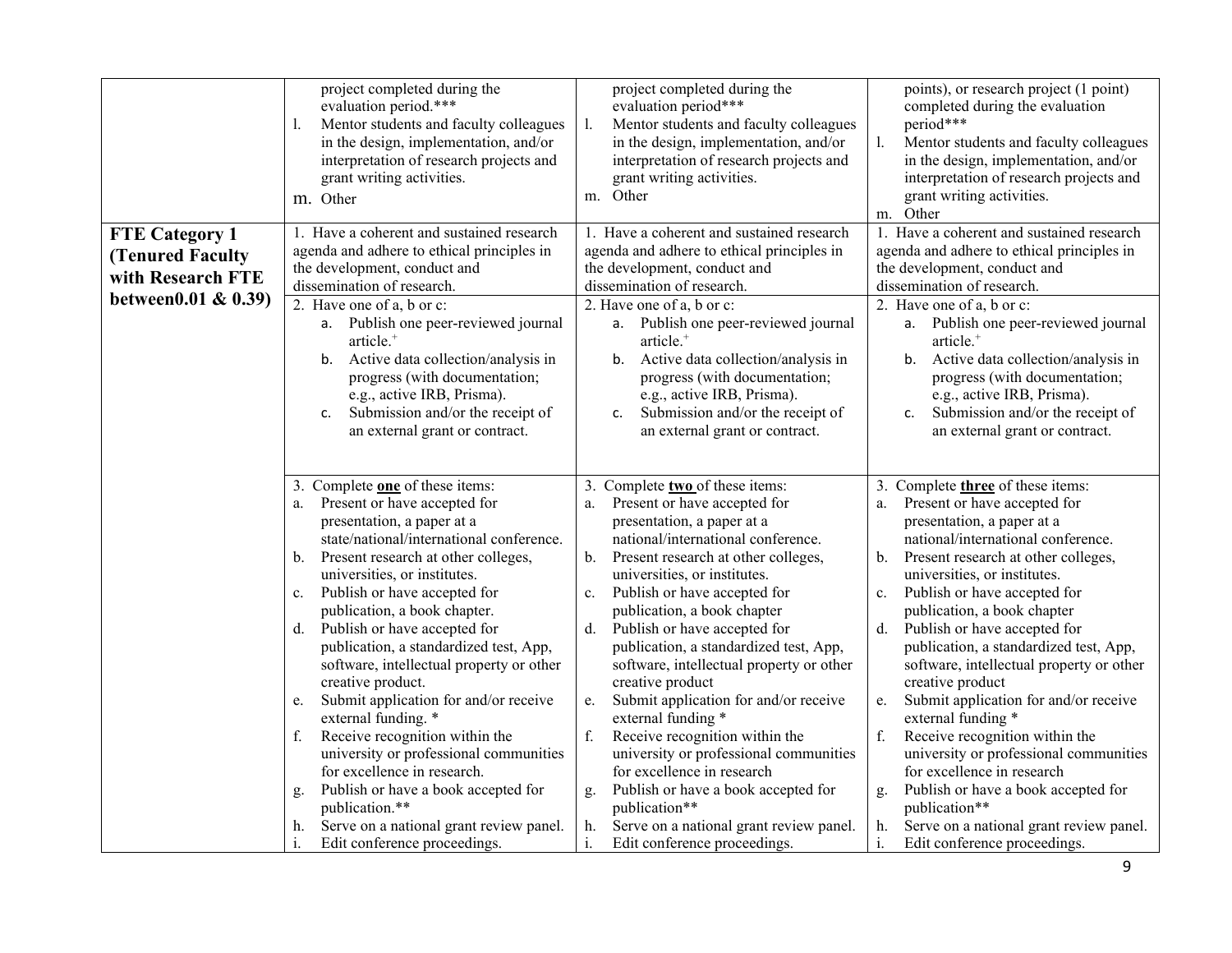|                             | Edit a special issue of a refereed<br>j.<br>journal.<br>Serve on a student thesis committee or<br>k.<br>dissertation committee completed<br>during the evaluation period.<br>Chair a student thesis committee,<br>1.<br>dissertation committee, or research<br>project completed during the<br>evaluation period.***<br>Mentor students and faculty colleagues<br>m. | Edit a special issue of a refereed<br>$\mathbf{i}$ .<br>journal.<br>k.<br>Serve on a student thesis committee or<br>dissertation committee completed<br>during the evaluation period.<br>Chair a student thesis committee,<br>dissertation committee, or research<br>project completed during the<br>evaluation period.***<br>m. Mentor students and faculty colleagues | Edit a special issue of a refereed<br>j.<br>journal.<br>k.<br>Serve on a student thesis committee or<br>dissertation committee completed<br>during the evaluation period.<br>Chair a student thesis committee,<br>dissertation committee, or research<br>project completed during the<br>evaluation period.***<br>Mentor students and faculty colleagues<br>m. |
|-----------------------------|----------------------------------------------------------------------------------------------------------------------------------------------------------------------------------------------------------------------------------------------------------------------------------------------------------------------------------------------------------------------|-------------------------------------------------------------------------------------------------------------------------------------------------------------------------------------------------------------------------------------------------------------------------------------------------------------------------------------------------------------------------|----------------------------------------------------------------------------------------------------------------------------------------------------------------------------------------------------------------------------------------------------------------------------------------------------------------------------------------------------------------|
|                             | in the design, implementation, and/or<br>interpretation of research projects and<br>grant writing activities                                                                                                                                                                                                                                                         | in the design, implementation, and/or<br>interpretation of research projects and<br>grant writing activities                                                                                                                                                                                                                                                            | in the design, implementation, and/or<br>interpretation of research projects and<br>grant writing activities                                                                                                                                                                                                                                                   |
|                             | Other<br>n.                                                                                                                                                                                                                                                                                                                                                          | Other<br>n.                                                                                                                                                                                                                                                                                                                                                             | Other<br>n.                                                                                                                                                                                                                                                                                                                                                    |
| <b>FTE Category 2</b>       | 1. Have a coherent and sustained research                                                                                                                                                                                                                                                                                                                            | 1. Have a coherent and sustained research                                                                                                                                                                                                                                                                                                                               | 1. Have a coherent and sustained research                                                                                                                                                                                                                                                                                                                      |
| (Tenured Faculty with       | agenda and adhere to ethical principles in                                                                                                                                                                                                                                                                                                                           | agenda and adhere to ethical principles in                                                                                                                                                                                                                                                                                                                              | agenda and adhere to ethical principles in                                                                                                                                                                                                                                                                                                                     |
| <b>Research FTE greater</b> | the development, conduct and                                                                                                                                                                                                                                                                                                                                         | the development, conduct and                                                                                                                                                                                                                                                                                                                                            | the development, conduct and                                                                                                                                                                                                                                                                                                                                   |
| than or equal to .40)       | dissemination of research.                                                                                                                                                                                                                                                                                                                                           | dissemination of research.                                                                                                                                                                                                                                                                                                                                              | dissemination of research.                                                                                                                                                                                                                                                                                                                                     |
|                             | 2. Have a, and at least one of b or c:                                                                                                                                                                                                                                                                                                                               | 2. Have a, and at least one of b, or c:                                                                                                                                                                                                                                                                                                                                 | 2. Have a, and at least one of b or c:                                                                                                                                                                                                                                                                                                                         |
|                             | a. Publish one peer-reviewed journal                                                                                                                                                                                                                                                                                                                                 | a. Publish two peer-reviewed journal                                                                                                                                                                                                                                                                                                                                    | a. Publish two peer-reviewed journal                                                                                                                                                                                                                                                                                                                           |
|                             | article. <sup>+</sup>                                                                                                                                                                                                                                                                                                                                                | articles or equivalent per                                                                                                                                                                                                                                                                                                                                              | articles or equivalent per                                                                                                                                                                                                                                                                                                                                     |
|                             | Active data collection/analysis in<br>b.                                                                                                                                                                                                                                                                                                                             | evaluation period. <sup>+</sup>                                                                                                                                                                                                                                                                                                                                         | evaluation period. <sup>+</sup>                                                                                                                                                                                                                                                                                                                                |
|                             | progress (with documentation;                                                                                                                                                                                                                                                                                                                                        | Active data collection/analysis in<br>b.                                                                                                                                                                                                                                                                                                                                | Active data collection/analysis in<br>b.                                                                                                                                                                                                                                                                                                                       |
|                             | e.g., active IRB, Prisma).                                                                                                                                                                                                                                                                                                                                           | progress (with documentation;                                                                                                                                                                                                                                                                                                                                           | progress (with documentation;                                                                                                                                                                                                                                                                                                                                  |
|                             | Submission of an internal or<br>c.                                                                                                                                                                                                                                                                                                                                   | e.g., active IRB, Prisma).                                                                                                                                                                                                                                                                                                                                              | e.g., active IRB, Prisma).                                                                                                                                                                                                                                                                                                                                     |
|                             | external grant or contract.                                                                                                                                                                                                                                                                                                                                          | Submission or receipt and/or<br>c.                                                                                                                                                                                                                                                                                                                                      | Submission and/or the receipt<br>c.                                                                                                                                                                                                                                                                                                                            |
|                             |                                                                                                                                                                                                                                                                                                                                                                      | possession of an external grant or                                                                                                                                                                                                                                                                                                                                      | and/or possession of an external                                                                                                                                                                                                                                                                                                                               |
|                             |                                                                                                                                                                                                                                                                                                                                                                      | contract.                                                                                                                                                                                                                                                                                                                                                               | grant or contract.                                                                                                                                                                                                                                                                                                                                             |
|                             | 3. Complete two of these items:                                                                                                                                                                                                                                                                                                                                      | 3. Complete <b>four</b> of these items:                                                                                                                                                                                                                                                                                                                                 | Complete six of these items:<br>3.                                                                                                                                                                                                                                                                                                                             |
|                             | Receipt of an internal grant.<br>a.                                                                                                                                                                                                                                                                                                                                  | Receipt of an internal grant.<br>a.                                                                                                                                                                                                                                                                                                                                     | Receipt of an internal grant.<br>a.                                                                                                                                                                                                                                                                                                                            |
|                             | Present or have accepted for<br>b.                                                                                                                                                                                                                                                                                                                                   | Present or have accepted for<br>b.                                                                                                                                                                                                                                                                                                                                      | Present or have accepted for<br>b.                                                                                                                                                                                                                                                                                                                             |
|                             | presentation, a paper at a                                                                                                                                                                                                                                                                                                                                           | presentation, a paper at a                                                                                                                                                                                                                                                                                                                                              | presentation, a paper at a                                                                                                                                                                                                                                                                                                                                     |
|                             | state/national/international conference.                                                                                                                                                                                                                                                                                                                             | national/international conference.                                                                                                                                                                                                                                                                                                                                      | national/international conference.                                                                                                                                                                                                                                                                                                                             |
|                             | Present invited research at other<br>c.                                                                                                                                                                                                                                                                                                                              | Present invited research at other<br>$c_{\cdot}$                                                                                                                                                                                                                                                                                                                        | Present invited research at other<br>c.                                                                                                                                                                                                                                                                                                                        |
|                             | colleges, universities, or institutes.                                                                                                                                                                                                                                                                                                                               | colleges, universities, or institutes.                                                                                                                                                                                                                                                                                                                                  | colleges, universities, or institutes.                                                                                                                                                                                                                                                                                                                         |
|                             | Publish or have accepted for<br>d.                                                                                                                                                                                                                                                                                                                                   | Publish or have accepted for<br>d.                                                                                                                                                                                                                                                                                                                                      | d.<br>Publish or have accepted for                                                                                                                                                                                                                                                                                                                             |
|                             | publication, a book chapter                                                                                                                                                                                                                                                                                                                                          | publication, a book chapter                                                                                                                                                                                                                                                                                                                                             | publication, a book chapter                                                                                                                                                                                                                                                                                                                                    |
|                             | e. Publish or have accepted for                                                                                                                                                                                                                                                                                                                                      | e. Publish or have accepted for                                                                                                                                                                                                                                                                                                                                         | Publish or have accepted for<br>e.                                                                                                                                                                                                                                                                                                                             |
|                             | publication, a standardized test, App or                                                                                                                                                                                                                                                                                                                             | publication, a standardized test, App or                                                                                                                                                                                                                                                                                                                                | publication, a standardized test, App,                                                                                                                                                                                                                                                                                                                         |
|                             | other creative product**                                                                                                                                                                                                                                                                                                                                             | other creative product**                                                                                                                                                                                                                                                                                                                                                | or other creative product *                                                                                                                                                                                                                                                                                                                                    |
|                             | Receive recognition within the<br>f.                                                                                                                                                                                                                                                                                                                                 | f.<br>Receive recognition within the                                                                                                                                                                                                                                                                                                                                    | f.<br>Receive recognition within the                                                                                                                                                                                                                                                                                                                           |
|                             | university or professional communities                                                                                                                                                                                                                                                                                                                               | university or professional communities                                                                                                                                                                                                                                                                                                                                  | university or professional communities                                                                                                                                                                                                                                                                                                                         |
|                             | for excellence in research                                                                                                                                                                                                                                                                                                                                           | for excellence in research                                                                                                                                                                                                                                                                                                                                              | for excellence in research                                                                                                                                                                                                                                                                                                                                     |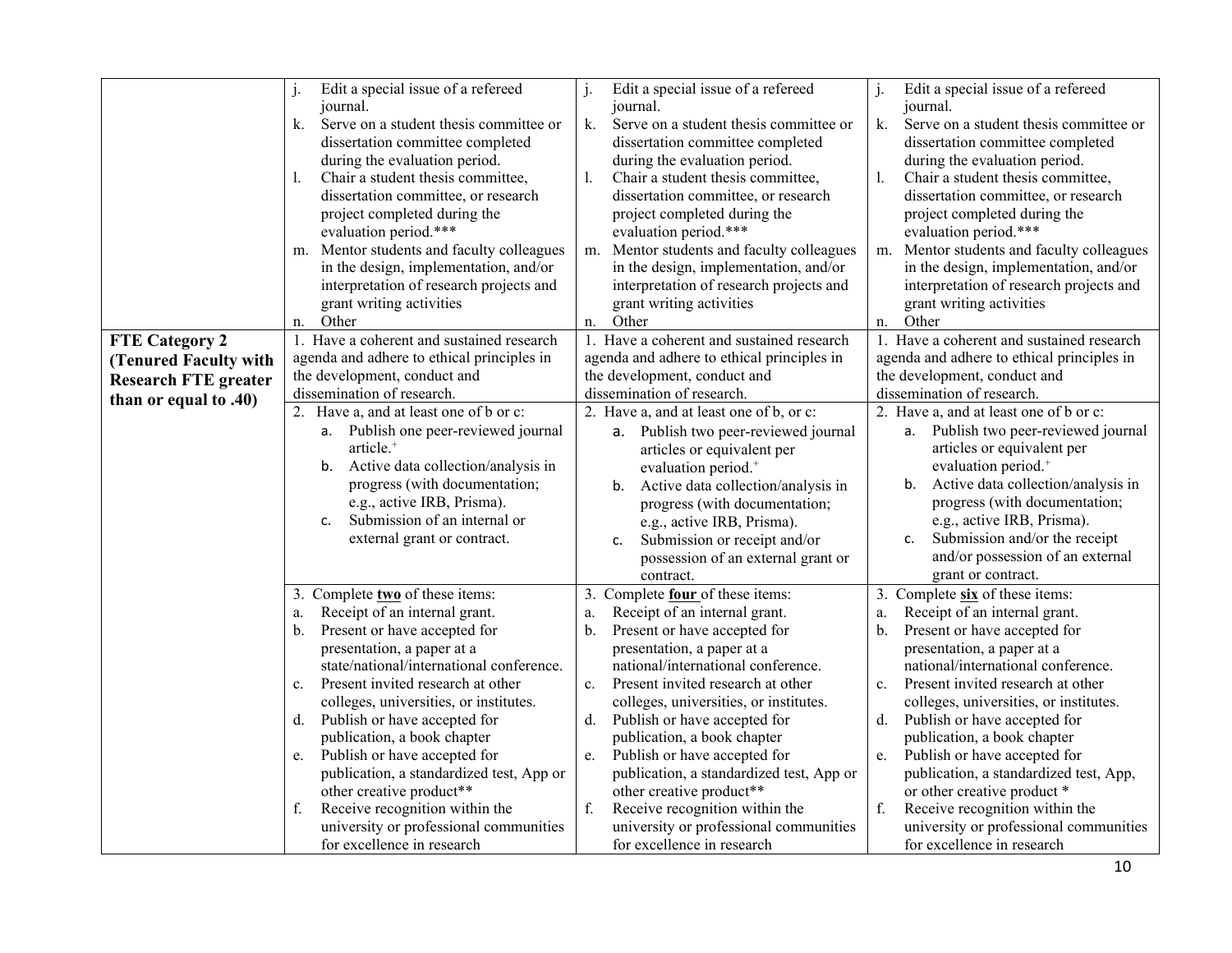| g. | Publish or have a book accepted for<br>publication** | g.             | Publish or have a book accepted for<br>publication** | g. | Publish or have a book accepted for<br>publication** |
|----|------------------------------------------------------|----------------|------------------------------------------------------|----|------------------------------------------------------|
| h. | Serve on a national grant review panel.              | h.             | Serve on a national grant review panel.              |    | Serve on a national grant review panel.              |
|    | Edit conference proceedings.                         | $\mathbf{1}$ . | Edit conference proceedings.                         |    | Edit conference proceedings.                         |
|    | Edit a special issue of a refereed                   |                | Edit a special issue of a refereed                   |    | Edit a special issue of a refereed                   |
|    | journal.                                             |                | journal.                                             |    | journal.                                             |
| k. | Serve on a student thesis committee or               | k.             | Serve on a student thesis committee or               | k. | Serve on a student thesis committee or               |
|    | dissertation committee completed                     |                | dissertation committee completed                     |    | dissertation committee completed                     |
|    | during the evaluation period.                        |                | during the evaluation period.                        |    | during the evaluation period.                        |
|    | Chair a student thesis committee,                    | 1.             | Chair a student thesis committee,                    |    | Chair a student thesis committee,                    |
|    | dissertation committee, or research                  |                | dissertation committee, or research                  |    | dissertation committee, or research                  |
|    | project completed during the                         |                | project completed during the                         |    | project completed during the                         |
|    | evaluation period.***                                |                | evaluation period.***                                |    | evaluation period.***                                |
| m. | Mentor students and faculty colleagues               |                | m. Mentor students and faculty colleagues            | m. | Mentor students and faculty colleagues               |
|    | in the design, implementation, and/or                |                | in the design, implementation, and/or                |    | in the design, implementation, and/or                |
|    | interpretation of research projects and              |                | interpretation of research projects and              |    | interpretation of research projects and              |
|    | grant writing activities.                            |                | grant writing activities.                            |    | grant writing activities                             |
| n. | Other                                                | n.             | Other                                                |    | Other                                                |

\*\* may count for 1, 2, or 3 activities depending on the contribution to the book, extent of the test (e.g. test battery) etc…with edited books receiving the least weight. \*\*\*counts as 2 activities

### **IV. CONDITIONAL**

A **CONDITIONAL** rating in Research and Creative Activities results from failure of the faculty to meet all the standards for a SATISFACTORY (in cells 1, 2 and 3 above) but with some research in progress. Faculty who receive less than a Satisfactory rating in Research and Creative Activities over a one-year evaluation cycle may have their research assignment reduced if they are unable to improve their rating during the next evaluation period.

## **V. UNSATISFACTORY**

An **UNSATISFACTORY** rating in Research and Creative Activities results from failure of the faculty to meet the all standards for a SATISFACTORY (in cells 1, 2 and 3 above) but with no research in progress. Faculty who receive an Unsatisfactory rating in Research and Creative Activities over a one-year evaluation cycle may have their research assignment reduced during the next evaluation period.

## **+Additional Guidelines for Research Evaluations**

- 1. For tenure-earning faculty, peer-reviewed journal articles or equivalents over and above the number needed for the rating of OUTSTANDING in Research and Creative Activity in any given year may be carried forward and counted in the following year. However, an article or equivalent may not be counted in more than one year.
- 2. For tenured faculty, peer-reviewed journal articles or equivalents over and above the number needed for the rating of OUTSTANDING in any given year should be considered within a rolling three-year period.This practice allows credit for achievements during one year to be spread out over a three-year period. However, an article or equivalent may not be counted in more than one year.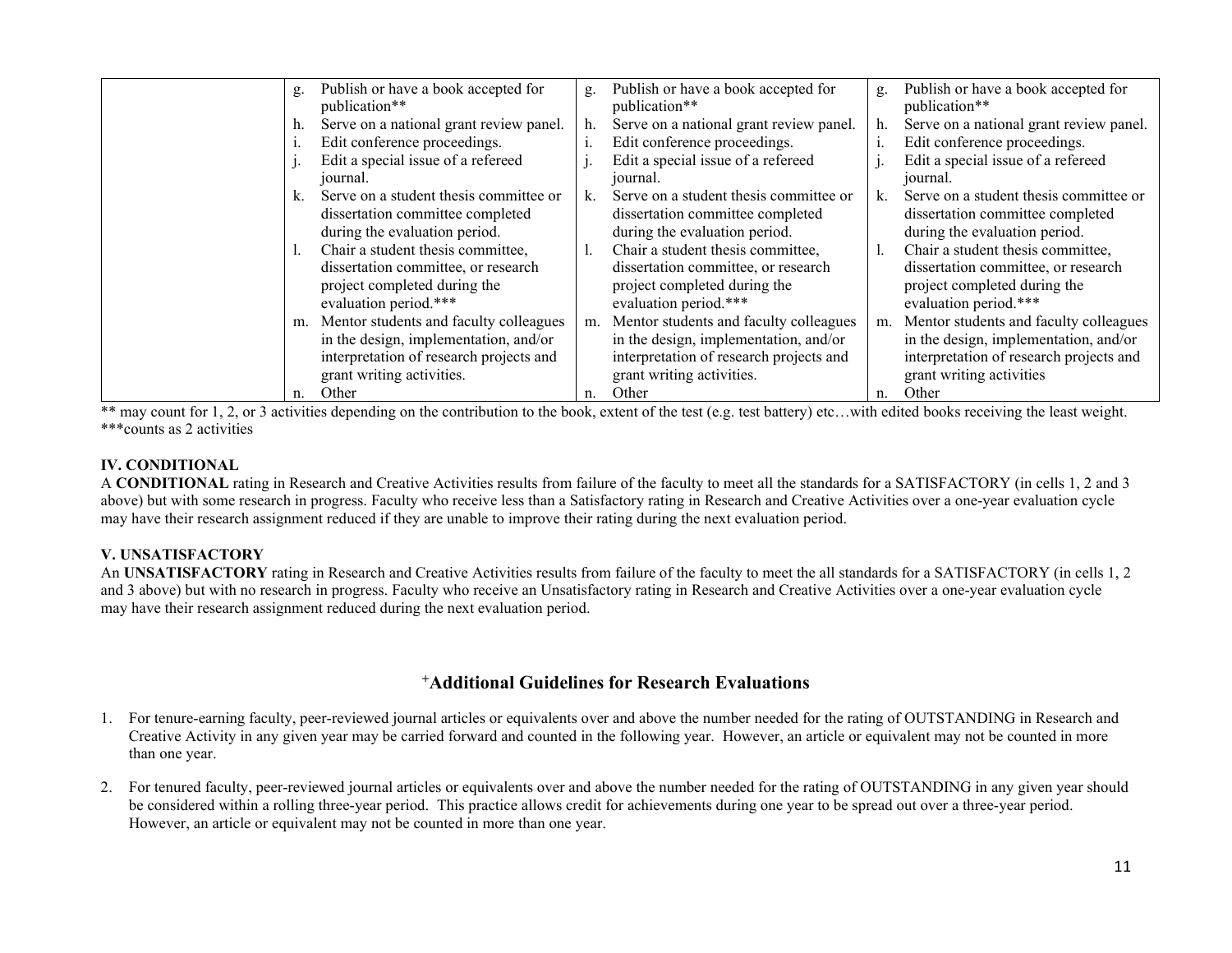### **SERVICE**

The Director will evaluate the Service component of each faculty member's assignment and rate this performance using the evaluation scale shown in Table 1. Evaluation in the area of professional and community service will include a review of the service activities, recognition, and contributions that the faculty member makes to the University, College, School, profession, and local, state, regional, national and international communities. The evaluation process will include review of faculty documentation of service, including such evidence as brochures or programs identifying presentations and workshops; a description of committee activity (e. g., name of committee, role on and contribution to the committee); consultant reports or products; and, a description of substantial contribution to the effective functioning of a degree program. Consideration should be given to the time and effort required to meet professional and community service activities.

|                    | <b>Satisfactory</b>                        | <b>Above Satisfactory</b>                  | Outstanding                                   |  |  |
|--------------------|--------------------------------------------|--------------------------------------------|-----------------------------------------------|--|--|
| <b>All Faculty</b> | 1. Regularly attend College and School     | 1. Regularly attend College and School     | 1. Regularly attend College and School        |  |  |
|                    | meetings and Fall Kick-off                 | meetings and Fall Kick-off                 | meetings and Fall Kick-off                    |  |  |
|                    | Meeting/Retreat.                           | Meeting/Retreat.                           | Meeting/Retreat.                              |  |  |
|                    | 2. Attend a College Graduation Ceremony    | 2. Attend a College Graduation Ceremony    | 2. Attend a College Graduation Ceremony       |  |  |
|                    | OR one other student-oriented event per    | OR one other student-oriented event per    | OR one other student-oriented event per       |  |  |
|                    | year (e.g., graduate fair, NSSLHA or       | year (e.g., graduate fair, NSSLHA or       | year (e.g., graduate fair, NSSLHA or          |  |  |
|                    | student led event, all graduate or         | student led event, all graduate or         | student led event, all graduate or            |  |  |
|                    | undergraduate meeting).                    | undergraduate meeting).                    | undergraduate meeting).                       |  |  |
|                    | 3. Serve as member on one School,          | 3. Serve as member on one School,          | 3. Serve as member on one School,             |  |  |
|                    | committee/task force.                      | committee/task force.                      | committee/task force.                         |  |  |
|                    | 3. Readily respond to the service needs of | 3. Readily respond to the service needs of | 3. Readily respond to the service needs of    |  |  |
|                    | the University, the profession, and the    | the University, the profession, and the    | the University, the profession, and the       |  |  |
|                    | community by engaging in at least one      | community by engaging in at least two      | community by engaging in at least three       |  |  |
|                    | <b>(Tenure Earning and Tenured)</b> of the | (Tenure-Earning) and three (Tenured) of    | <b>(Tenure Earning) and five (Tenured)</b> of |  |  |
|                    | following:                                 | the following:                             | the following:                                |  |  |
|                    | Serve as member on School, College,        | Serve as member on School, College,        | Serve as member on School, College,           |  |  |
|                    | a.                                         | a.                                         | a.                                            |  |  |
|                    | or University committee/task force.        | or University committee/task force.        | or University committee/task force.           |  |  |
|                    | Chair a committee or task force at the     | Chair a committee or task force at the     | Chair a committee or task force at the        |  |  |
|                    | b.                                         | $\mathbf{b}$ .                             | $\mathbf{b}$ .                                |  |  |
|                    | School, College and/or University          | School, College and/or University          | School, College and/or University             |  |  |
|                    | levels.                                    | levels.                                    | levels.                                       |  |  |

The criteria below indicate the requirements for each evaluation level in the area of Service: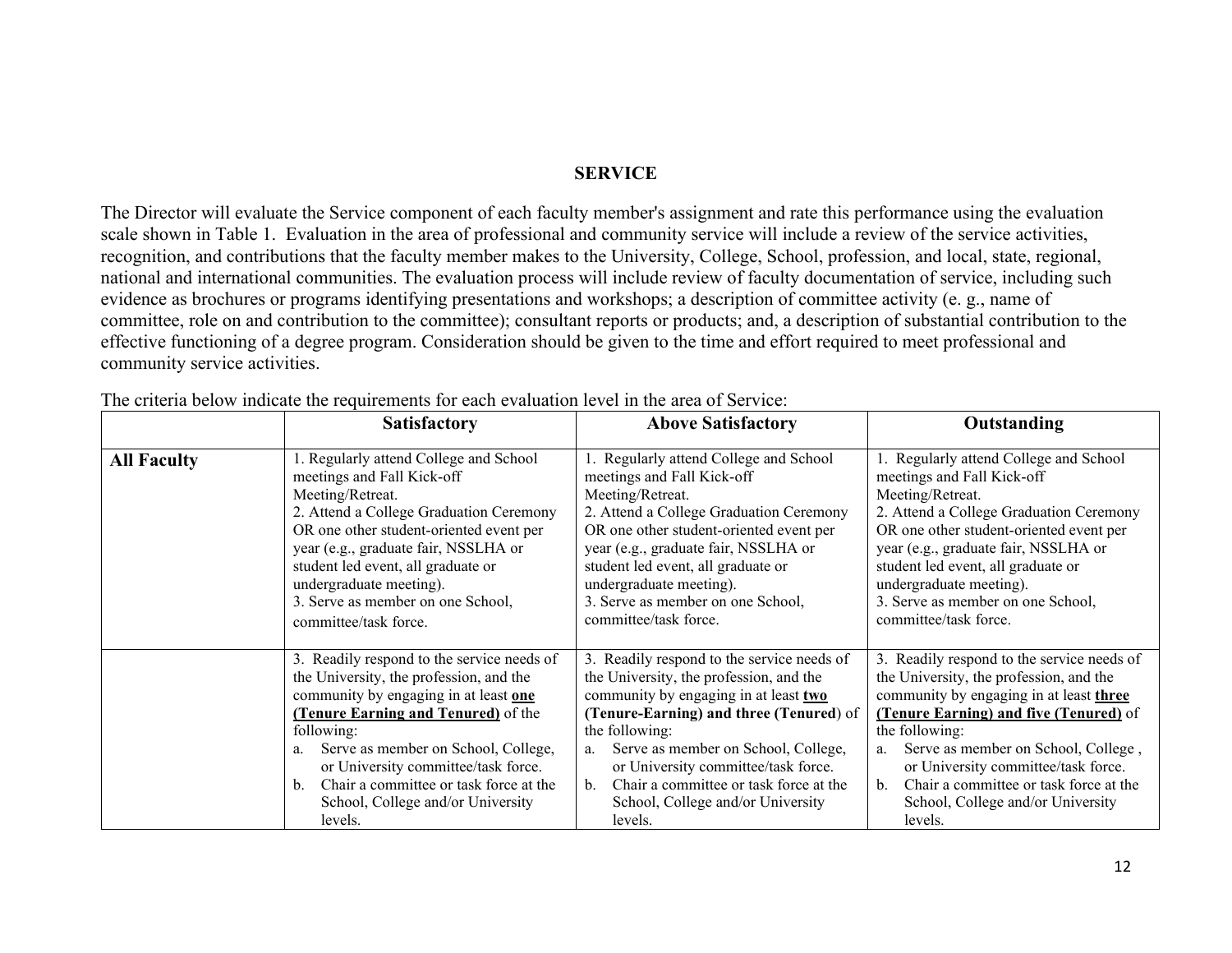| c. | Organize a University and/or               | $\mathbf{c}$ . | Organize a University and/or               | c. | Organize a University and/or               |
|----|--------------------------------------------|----------------|--------------------------------------------|----|--------------------------------------------|
|    | community activity that impacts            |                | community activity that impacts            |    | community activity that impacts            |
|    | students, faculty, staff, and/or clients.* |                | students, faculty, staff, and/or clients.* |    | students, faculty, staff, and/or clients.* |
| d. | Provide service to public schools,         | d.             | Provide service to public schools,         | d. | Provide service to public schools,         |
|    | healthcare agencies, and or other          |                | healthcare agencies, and or other          |    | healthcare agencies, and or other          |
|    | higher education agencies.                 |                | higher education agencies.                 |    | higher education agencies.                 |
| e. | Provide professionally related talks or    | e.             | Provide professionally related talks or    | e. | Provide professionally related talks or    |
|    | speeches to local, regional, or            |                | speeches to local, regional, or            |    | speeches to local, regional, or            |
|    | national/international groups or           |                | national/international groups or           |    | national/international groups or           |
|    | organizations.                             |                | organizations.                             |    | organizations.                             |
| f. | Serve as editor of a professional          | f.             | Serve as editor of a professional          | f. | Serve as editor of a professional          |
|    | journal.*                                  |                | journal.*                                  |    | journal*                                   |
| g. | Serve as member of an editorial board      | g.             | Serve as member of an editorial board      | g. | Serve as member of an editorial board      |
|    | or reviewer of professional                |                | or reviewer of professional                |    | or reviewer of professional                |
|    | manuscripts or grants.*                    |                | manuscripts or grants.*                    |    | manuscripts or grants*                     |
| h. | Assume leadership role in professional     | h.             | Assume leadership role in professional     | h. | Assume leadership role in professional     |
|    | and/or community organizations             |                | and/or community organizations             |    | and/or community organizations             |
|    | impacting the professions and/or the       |                | impacting the professions and/or the       |    | impacting the professions and/or the       |
|    | people whom we serve.                      |                | people whom we serve.                      |    | people whom we serve.                      |
| 1. | Participate on accreditation site visit    | i.             | Participate on accreditation site visit    | i. | Participate on accreditation site visit    |
|    | teams or review boards.                    |                | teams or review boards.                    |    | teams or review boards.                    |
|    | Participate in conference planning and     | j.             | Participate in conference planning and     |    | Participate in conference planning and     |
|    | presentations.                             |                | presentations.                             |    | presentations.                             |
| k. | Participate in external reviews for        | k.             | Participate in external reviews for        | k. | Participate in external reviews for        |
|    | faculty promotion and tenure.              |                | faculty promotion and tenure.              |    | faculty promotion and tenure.              |
|    | Write at least 10 letters of               |                | Write at least 10 letters of               |    | Write at least 10 letters of               |
|    | recommendation for students applying       |                | recommendation for students applying       |    | recommendation for students applying       |
|    | to graduate school.                        |                | to graduate school.                        |    | to graduate school.                        |
|    | m. Other                                   |                | m. Other                                   | m. | Other                                      |
|    |                                            |                |                                            |    |                                            |

\* may count for 2-4 activities with additional documentation

#### **IV. CONDITIONAL**

A **CONDITIONAL** rating in Service results from failure of the faculty to meet all the standards for a SATISFACTORY (in cells 1, 2 and 3 above) but with evidence of service in at least one cell.

#### **V. UNSATISFACTORY**

An **UNSATISFACTORY** rating in Service results from failure of the faculty to meet the all standards for a SATISFACTORY (in cells 1, 2 and 3 above) but with no evidence of service.